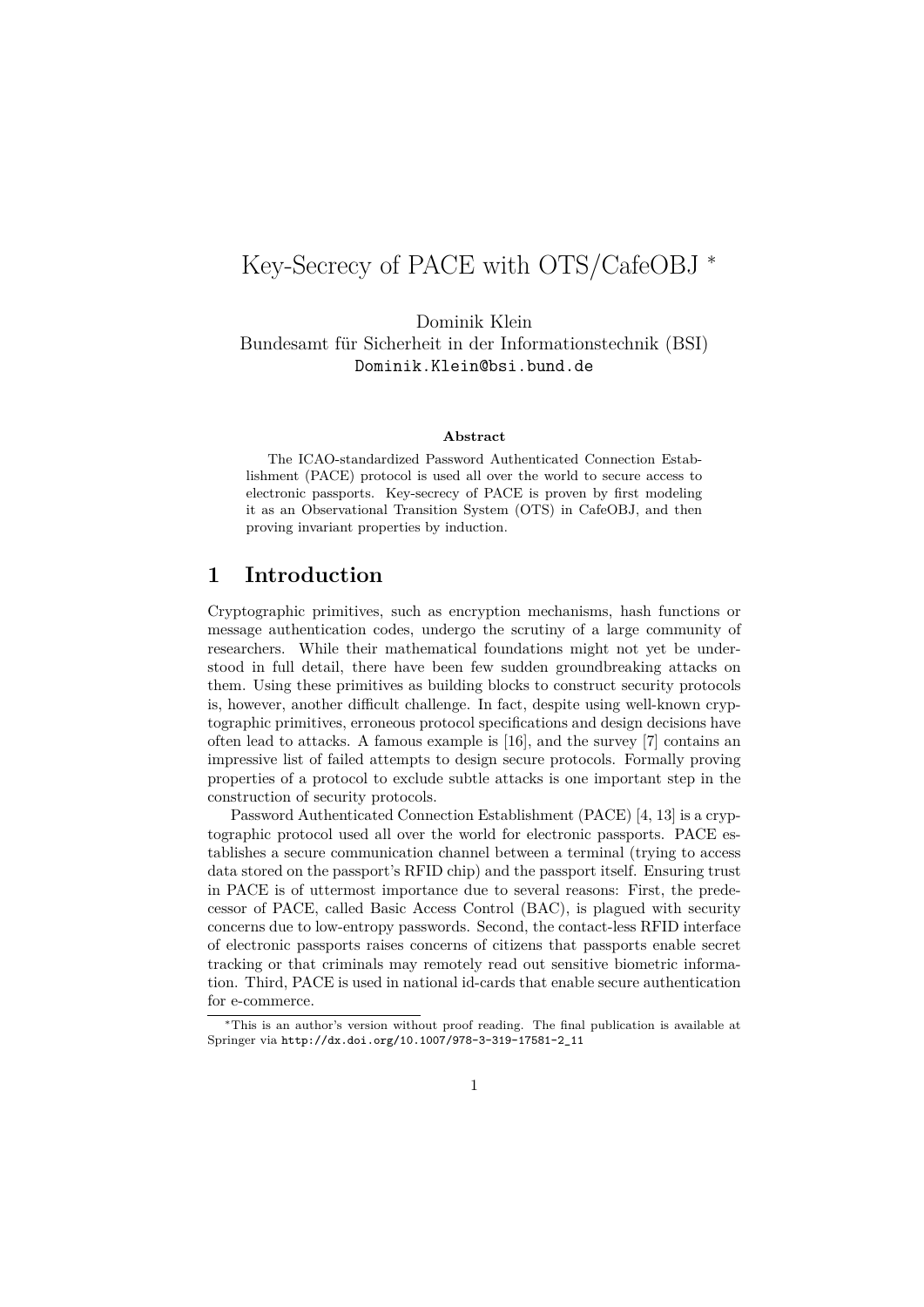CafeOBJ is an algebraic specification and programming language [8]. After specifying a formal model, e.g. of a cryptographic protocol such as PACE, CafeOBJ can also be used as an interactive theorem prover to show invariant properties of such a specified model: Mathematical proofs are written as *proof scores*, and a proof can be established by *executing* its proof score. This approach is used in this paper.

The contribution of this paper is threefold. First, key secrecy of PACE itself is shown, strengthening trust in the protocol. Second, while CafeOBJ has a proven track-record in the verification of security protocols [17, 18, 19, 20, 21, 23], the proof serves once more as a case study to show that theorem proving in CafeOBJ scales well beyond simple academic problems to real-world scenarios. Third, to the author's best knowledge, this proof is the first to model a protocol based on a Diffie-Hellman key-exchange in such detail in CafeOBJ. This might serve as a foundation for analyzing other DH-based protocols. The source code of the proof is available at https://github.com/d-klein/ots-proof.

The structure of this paper is as follows: In Section 2, the PACE protocol is introduced. A very brief recapitulation of modeling OTSs in CafeOBJ, and proving their invariants is given in Section 3. Section 4 provides an abstract version of PACE and shows how to model it as an OTS. The proof of key secrecy of PACE is shown in Section 5. Experiences and learned lessons are summarized in Section 6, and related work is reviewed in Section 7. Finally, concluding remarks are given in Section 8.

# **2 The PACE Key Agreement Protocol**

To ensure compatibility with existing document formats and infrastructure, contactless RFID chips were chosen for electronic passports. This introduces two risks that need to be addressed: *Skimming*, i.e. an attacker reading out data from the passport without authorization, and *eavesdropping*, i.e. intercepting communication data during transmission. Note that skimming requires an online connection with the passport, whereas eavesdropped data can be analyzed offline after interception.

To prevent skimming, a terminal accessing data on the passport should prove that it is authorized to access the data. This can be done by e.g. reading information printed on the passport by OCR, and sending this data to the chip. The terminal thus demonstrates that it has physical access to the passport, and a passport holder can control electronic access to his passport by controlling physical access. Printed information on the passport often has low entropy. The machine-readable zone (MRZ) for example can be read by OCR and has 88 digits, but the vast majority of digits are not unique w.r.t. each passport, or can be easily guessed. Just hashing this printed data to directly derive a session key does not prevent sufficiently against offline attacks on eavesdropped transmission data, since the session key is the same for each session, and also has low entropy. Instead, a strong session key unique to each session is required to prevent (offline) analysis of eavesdropped transmission data.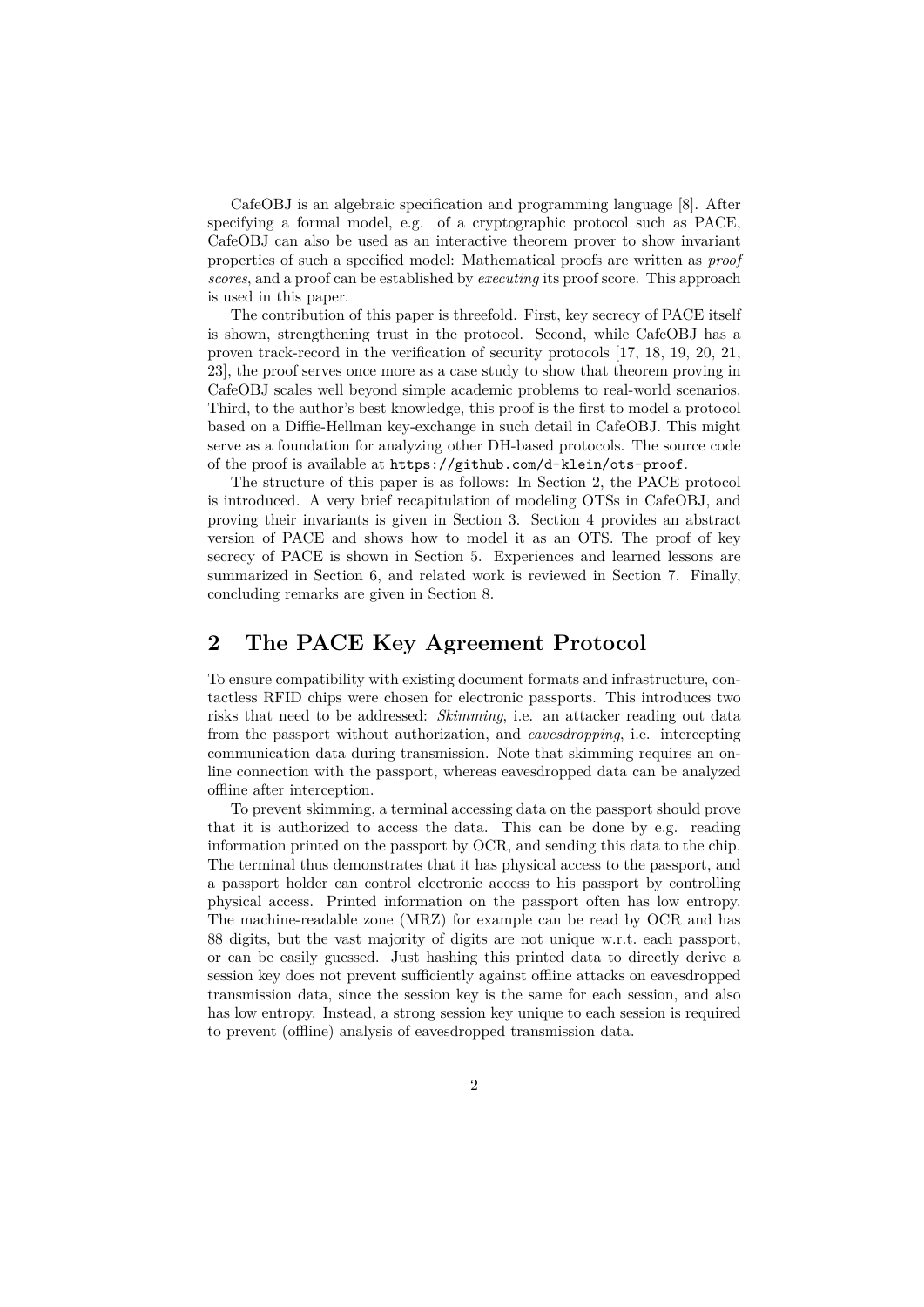The goal of the PACE key agreement protocol is to establish a secure, authenticated connection with a strong session key between the chip inside a passport and a corresponding terminal. PACE uses a pre-shared low entropy password to derive a strong session key by using a Diffie-Hellman key exchange [9]. The protocol is versatile in the sense that it allows to use either standard multiplicative groups of integers modulo *p* or groups based on elliptic curves. The latter is important in practice, since RFID chips have limited processing power.

The protocol works as follows: First, it is assumed that a common low entropy password  $\pi$  is known both by the chip and the terminal. Depending on the document type (international travel document, national id-card etc.) and use-case (border control, e-commerce) three solutions exist in practice: 1.) The password is derived from the MRZ, 2.) the password is derived from a Card Access Number (CAN) specifically printed on the document for this purpose or 3.) the password is derived from a secret personal identification number (PIN) known only to the owner of the document. In all cases, the password is stored on the chip in a protected way. To read out data on the chip, the MRZ is optically read by the terminal, or the CAN or the PIN is entered manually.

In the next step, the chip sends both a random nonce *s* encrypted by a symmetric cipher with the hash  $H$  of  $\pi$  and the domain parameter  $D_{\text{PICC}}$  for the group operation to the terminal. Using a *mapping function* and the domain parameter, the nonce *s* is mapped to some generator *g* of the group  $\langle g \rangle$ . Both the terminal and the chip chose another nonce *x* resp. *y* and compute exponents, i.e. the group operation is applied with the nonce together with the generator to derive  $g^x$  resp.  $g^y$ . These are then shared, and a key  $K = (g^x)^y = (g^y)^x$  and MAC and session-keys are derived. Knowledge of the sent exponents and the key is verified by exchanging MAC-tokens. See Figure 1 for a brief overview of the protocol. For more detailed specifications, see [4].

# **3 OTS, CafeOBJ and Invariant-Proving**

The PACE protocol is modeled as an Observational Transition System (OTS). For precise definitions and an introduction to OTSs, cf. [19]. Here, only a brief recapitulation on how OTSs are modeled in CafeOBJ is provided in order to give an intuition of the overall proof approach and proof structure. An OTS is a triple of a set of observable values, a set of initial states, and a set of conditional transition rules. A protocol can be modeled as an OTS, where in each state of the protocol, observations on this state can be made. The effect of a state change on the observations is described by transitions. An *invariant* is a property that holds (is observable) in all states reachable from the initial ones.

CafeOBJ is based on equational reasoning. Algebraic data types and operations on them are described by conditional rewrite rules. Rewrite rules are called equations in CafeOBJ, but they are applied directed from left to right. An OTS is modeled in CafeOBJ as follows:

• The state space is modeled as a *hidden sort H*.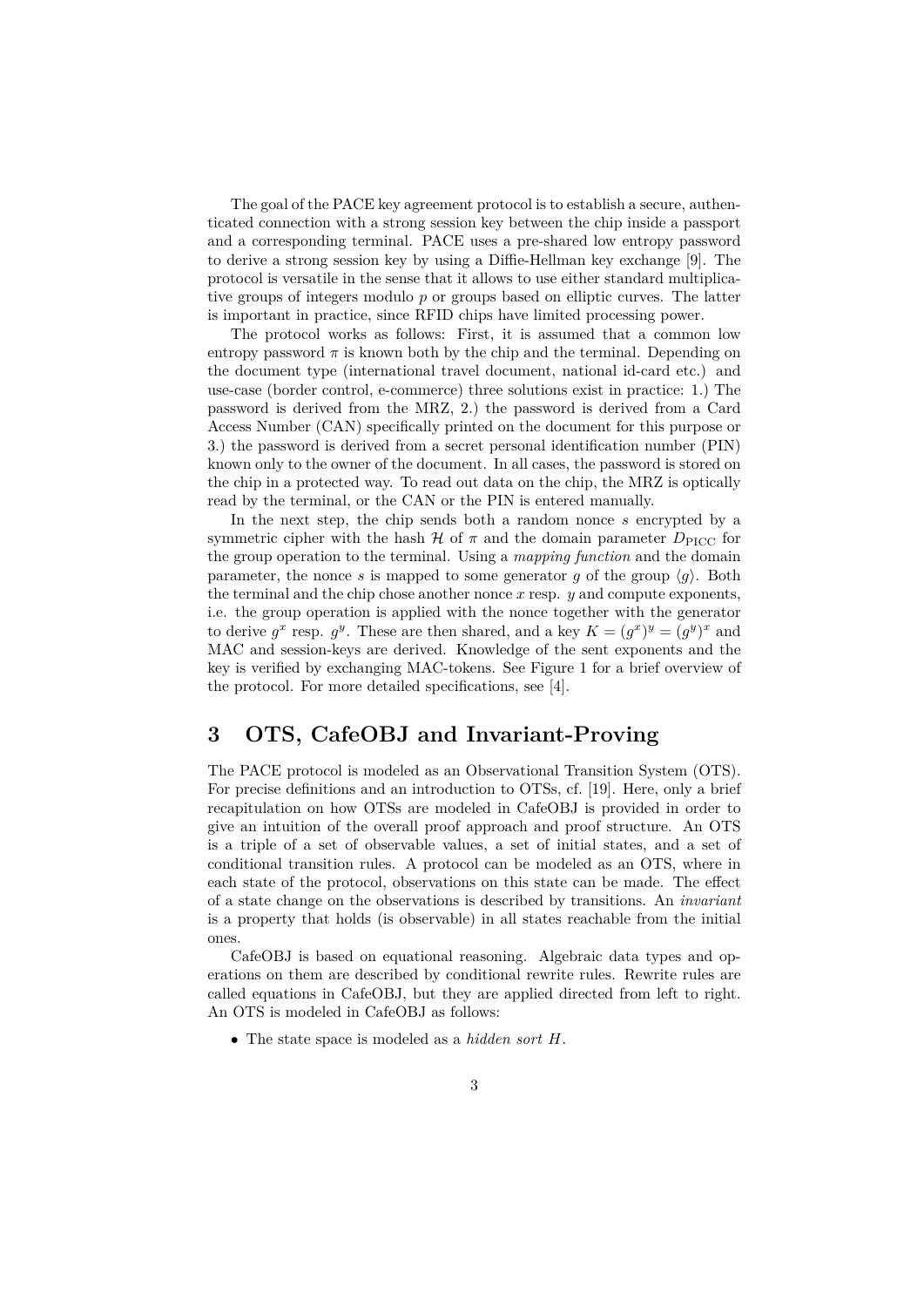|                                                                                                                                                              | shared password $\pi$                                                 |                                                                                                                                                             |
|--------------------------------------------------------------------------------------------------------------------------------------------------------------|-----------------------------------------------------------------------|-------------------------------------------------------------------------------------------------------------------------------------------------------------|
| choose <i>nonce</i> $s \leftarrow \mathbb{Z}_q$<br>static domain parameter $D_{\text{PICC}}$                                                                 |                                                                       |                                                                                                                                                             |
| $z = \mathbf{enc}(\mathcal{H}(\pi), s)$                                                                                                                      | $\frac{D_{\text{PICC}},z}{\rightarrow}$                               |                                                                                                                                                             |
|                                                                                                                                                              |                                                                       | $s = \mathbf{dec}(\mathcal{H}(\pi), z)$                                                                                                                     |
| $g = \text{map}(D_{\text{PIC}}, s)$<br>choose $x \leftarrow \mathbb{Z}_q^*$<br>$h_1 = q^x$                                                                   |                                                                       | $g = \text{map}(D_{\text{PIC}}, s)$<br>choose $y \leftarrow \mathbb{Z}_q^*$<br>$h_2 = q^y$                                                                  |
|                                                                                                                                                              | $\stackrel{h_1}{\longrightarrow}$<br>$\stackrel{h_2}{\longleftarrow}$ |                                                                                                                                                             |
| abort, if $h_2 \notin \langle g \rangle$ or $h_1 \doteq h_2$                                                                                                 |                                                                       | abort, if $h_2 \notin \langle g \rangle$ or $h_2 \doteq h_1$                                                                                                |
| $K = h_2^x = (g^y)^x$<br>$K_{\text{MAC}} = \mathcal{H}(K  1)$<br>$K_{\text{ENC}} = \mathcal{H}(K  2)$<br>$T_{\text{PICC}} = \text{mac}(K_{\text{MAC}}, h_2)$ |                                                                       | $K = h_1^y = (q^x)^y$<br>$K_{\text{MAC}} = \mathcal{H}(K  1)$<br>$K_{\text{ENC}} = \mathcal{H}(K  2)$<br>$T_{\text{PCD}} = \text{mac}(K_{\text{MAC}}, h_1)$ |
|                                                                                                                                                              | $T_{\text{PICC}}$<br>$T_{\rm PCD}$                                    |                                                                                                                                                             |
| abort, if $T_{\text{PCD}} \neq \text{mac}(K_{\text{MAC}}, h_1)$                                                                                              |                                                                       | abort, if $T_{\text{PICC}} \neq \text{mac}(K_{\text{MAC}}, h_2)$                                                                                            |

Figure 1: The PACE protocol.

- A data type *D* is described in order-sorted algebra with *visible sort V* .
- An observation is modeled as a CafeOBJ behavioral operator:

bop o : H V1 V2 ... VN -> V

V1,..., VN and V are visible sorts corresponding to data types  $D_1, \ldots, D_n$ , and H is the hidden sort representing the state space. Intuitively, this equation describes that the observation V can be made in state H, where H is characterized by V1 ... VN.

• A transition is also modeled as a CafeOBJ behavioral operator:

bop t : H V1 V2 ... VM -> H

The first argument of  $t$  refers to the current state. The operator  $t$ identified by the indices  $V1$  ...  $VM$  — maps the current state to another state in the state space. How this transition operator affects the state space in particular, is defined in CafeOBJ with conditional equations of the form: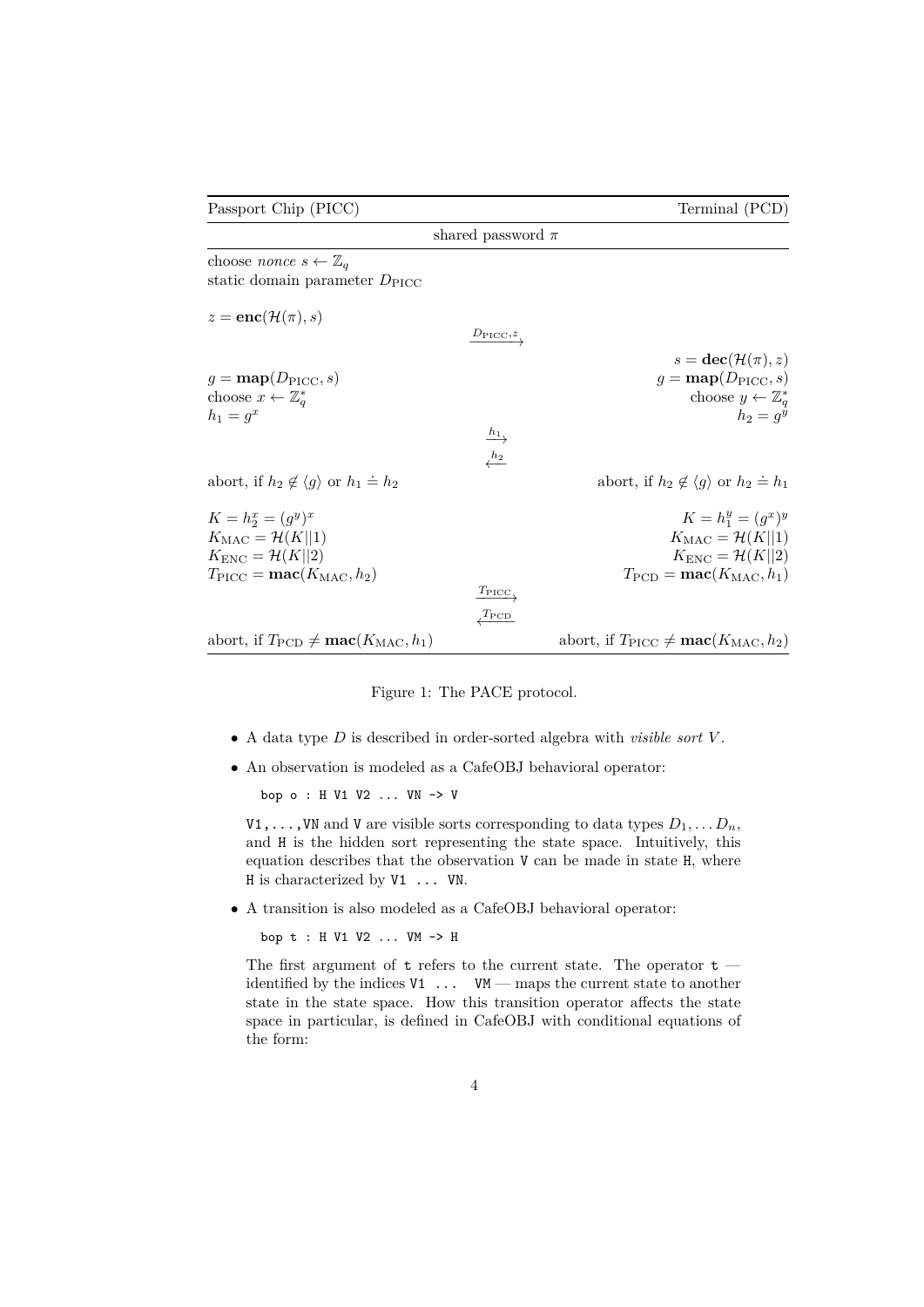```
ceq o(t(X,Y1,\ldots,YM),Z1,\ldots,ZN) = changeval(X,Y1,\ldots,YM,Z1,\ldots,ZN)if effective-condition(X, Y1, \ldots, YM, Z1, \ldots, ZN).
ceq t(X, Y1, \ldots, YM) = Xif not effective-condition(X, Y1, \ldots, YM, Z1, \ldots, ZN).
```
Here changeval is the operation that changes values of the observation to the ones of the successor state, and effective-condition evaluates whether the condition to apply the transition is met in the current state. If the observed values never change when applying the transition, one can combine the above simply to:

eq  $o(t(X, Y1, ..., YM), Z1, ..., ZN) = o(X, Y1, ..., YM)$ .

CafeOBJ uses proof scores to prove invariants that hold in a model that is specified as described above. Proof scores define the proof obligations and induction hypothesis needed to proof invariants by induction.

### **Proof Scores.**

A proof score of an invariant consists of two parts: First, the induction hypothesis w.r.t. the predicate in the initial state is shown. Then the induction step follows. For each invariant  $\text{pred}_i(s, \mathbf{x})$  a corresponding operator and an equation is defined:

```
op invI : H V1 V2 ... VN -> Bool .
eq invI(S,X1,...,XN) = ...
```
In the definitions of visible sorts in the specification, also a constant init is defined, denoting an arbitrary initial state. Then to prove  $\text{pred}_i(s, \mathbf{x})$ , one fixes arbitrary objects  $v1, \ldots, vN$  for the visible sorts  $V1, \ldots, VN$  and issues a reduce command w.r.t. the initial state: red  $invI(int, v1, \ldots, vN)$ .

For the induction step one has to show that if  $\text{pred}_i(s, \mathbf{x})$  holds in state *s*, then it also holds in any possible next state  $s'$ . For each predicate one fixes arbitrary states  $s$  and  $s'$  by ops  $s, s'$  :  $\rightarrow$  H, defines an operator of form op istepI : V1 V2 ... VN -> Bool and an equation for the induction step:

```
eq istepI(X1,X2,...,XN) = invI(s,X1,...,XN) implies invI(s',X1,...,XN).
```
Then one fixes arbitrary objects  $v1, \ldots, vN$  for the visible sorts, defines how  $s'$ results from s by a transition t by eq  $s' = t(s,...)$ , and issue a reduce command red istepI( $v1, \ldots, vN$ ). The reduce command uses the equations to obtain the equational normal form of an expression. If both for the initial state and the induction step rewriting to normal form reaches the constant true, the proof w.r.t. to transition t has succeeded. For a full proof, all defined transitions have to be considered.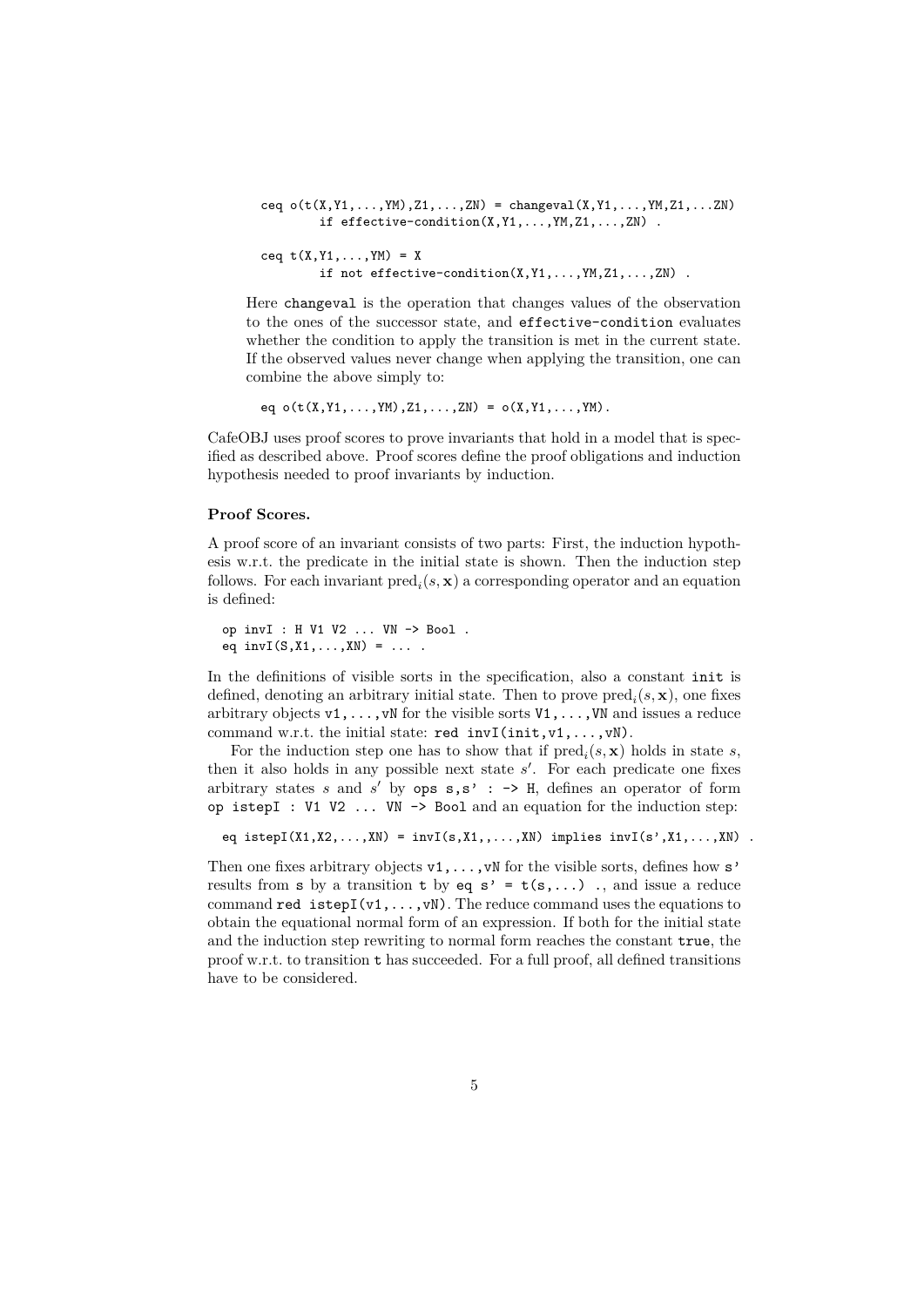#### **Lemmata.**

Quite often the induction step cannot be shown directly, since the induction hypothesis is too weak. Then a lemma is needed. Let invJ be a predicate with free variables of visible sorts  $E1, \ldots, EK$ , and let  $e1, \ldots, eK$  denote either free variables of, or expressions (i.e. terms) of these sorts. One can strengthen the induction hypothesis by augmenting invJ in state s, i.e. by issuing red  $invJ(s, e1, \ldots eK)$  implies  $istepI(v1, \ldots, vN)$ . One advantage in OTS/CafeOBJ is that one can use invJ to strengthen the induction step in the proof of invI and vice-versa.

#### **Case Analysis.**

Another proof technique is case analysis. Suppose for example that  $v1$  is assumed to be of arbitrary form. For a constructor  $f$ , we can then distinguish the case that either v1 is constructed by f applied to some arbitrary vC, or that this is not the case. Then the induction step is split: One declares  $v1 = f(vC)$ . and reduces red istepI $(v1, \ldots)$ . Then one does the same again, but declares  $(v1 = f(vC))$  = false before reducing. Clearly all possible cases have been exhaustively considered, since it is always true that:

 $(v1 = f(vC))$  or  $(not (v1 = f(vC)))$ 

Of course it is possible to strengthen the induction hypothesis by more than one predicate, and to combine lemma application with case analysis.

### **4 Modeling PACE in CafeOBJ**

The system is modeled in a way such that an unbounded number of principals interact with each other by sending messages. Honest principals behave according to protocol. Malicious ones can fake and forge messages. The malicious principals are modeled as the most general intruder according to the Dolev-Yao intruder model [10]. Moreover the following assumption are made:

- 1. Cryptographic primitives are sound. Random nonces are unique and cannot be guessed, encrypted messages can only be decoded by knowing the correct key, hashes are one-way and there are no collisions, and two message authentication codes are the same only if generated from the same message with the same key.
- 2. The intruder can glean any public information (i.e. messages, ciphers etc.) that is sent in the network.
- 3. The intruder can send two kinds of messages: He can use ciphers based on cryptographic primitives from existing messages as black boxes to send new fake messages, or he can use eavesdropped information to generate new messages from scratch. But, as noted above, he cannot eavesdrop information from ciphers based on cryptographic primitives without knowing the corresponding keys or passwords.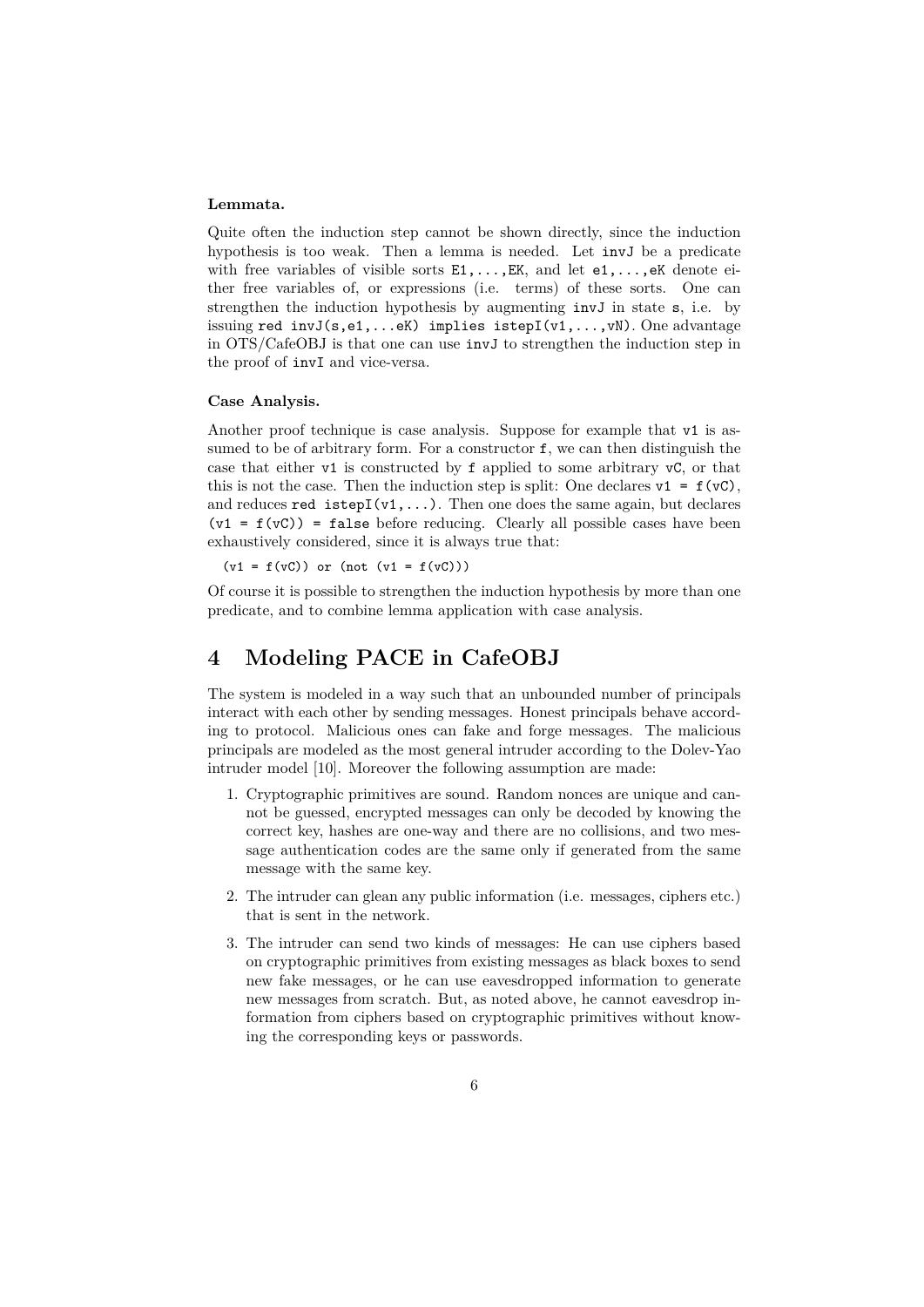### **4.1 An abstract version of PACE**

To abstract away from implementation-dependent information and those that cannot be captured in the Dolev-Yao model anyway, the following abstract version of the PACE protocol is used.

$$
\begin{aligned}\n\text{Message 1:} \quad & p \rightarrow q: \quad \mathbf{enc}_{\pi}(n_s, D) \\
\text{Message 2:} \quad & p \rightarrow q: \quad * (n_a, G) \\
\text{Message 3:} \quad & q \rightarrow p: \quad * (n_b, G) \\
\text{Message 4:} \quad & p \rightarrow q: \quad \mathbf{mac}(\mathcal{H}(* (n_a, * (n_b, G))), * (n_b, G), D) \\
\text{Message 5:} \quad & q \rightarrow p: \quad \mathbf{mac}(\mathcal{H}(* (n_b, * (n_a, G))), * (n_a, G), D)\n\end{aligned}
$$

It is assumed that a run of PACE is conducted by exchanging five messages. In the first step, a message is sent from a principal  $p$  to another one  $q$ . The message encrypts a random nonce  $n_s$  with the shared password  $\pi$ , with attached static domain parameters *D*. Next, *p* maps the nonce *n<sup>s</sup>* from the first message with the domain parameters to a group generator *G*. Then *p* chooses a random nonce  $n_a$ , applies the operator  $*$  to both  $n_a$  and *G* and sends the result  $*(n_a, G)$  to *q*. In a similar manner, *q* chooses a random nonce  $n_b$  and sends  $*(n_b, G)$  to *p*. Next, p computes the key  $\mathcal{H}(* (n_a, * (n_b, G)))$ . He then sends a message authentication code — encoded with that key — with the received exponent  $*(n_b, G)$  and domain parameters *D* to *q*, in order to verify knowledge of both the received exponent and the generated key. Principal *q* does the same in reverse, and the common key  $\mathcal{H}(\ast(n_a,\ast(n_b,G)))$  is used from now on to exchange encrypted messages.

### **4.2 Basic Data Types**

The following algebraic data types, i.e. visible sorts and corresponding constructors are used:

- Principal denotes both honest and malicious principals in the network.
- Random denotes random nonces. Random nonces are supposed to be unique and unguessable.
- Dompar denotes the static domain parameters of PACE. Used domain parameters are not secret and known to every principal.
- Mappoint denotes a group generator. The constructor maptopoint of data type Mappoint takes as input a random nonce and static domain parameters and returns a group generator. It is supposed that maptopoint is a one-way function.
- Expo denotes an exponent of the form  $g^x$ , where the group generator  $g$  is generated by maptopoint using a random nonce and domain parameters as input.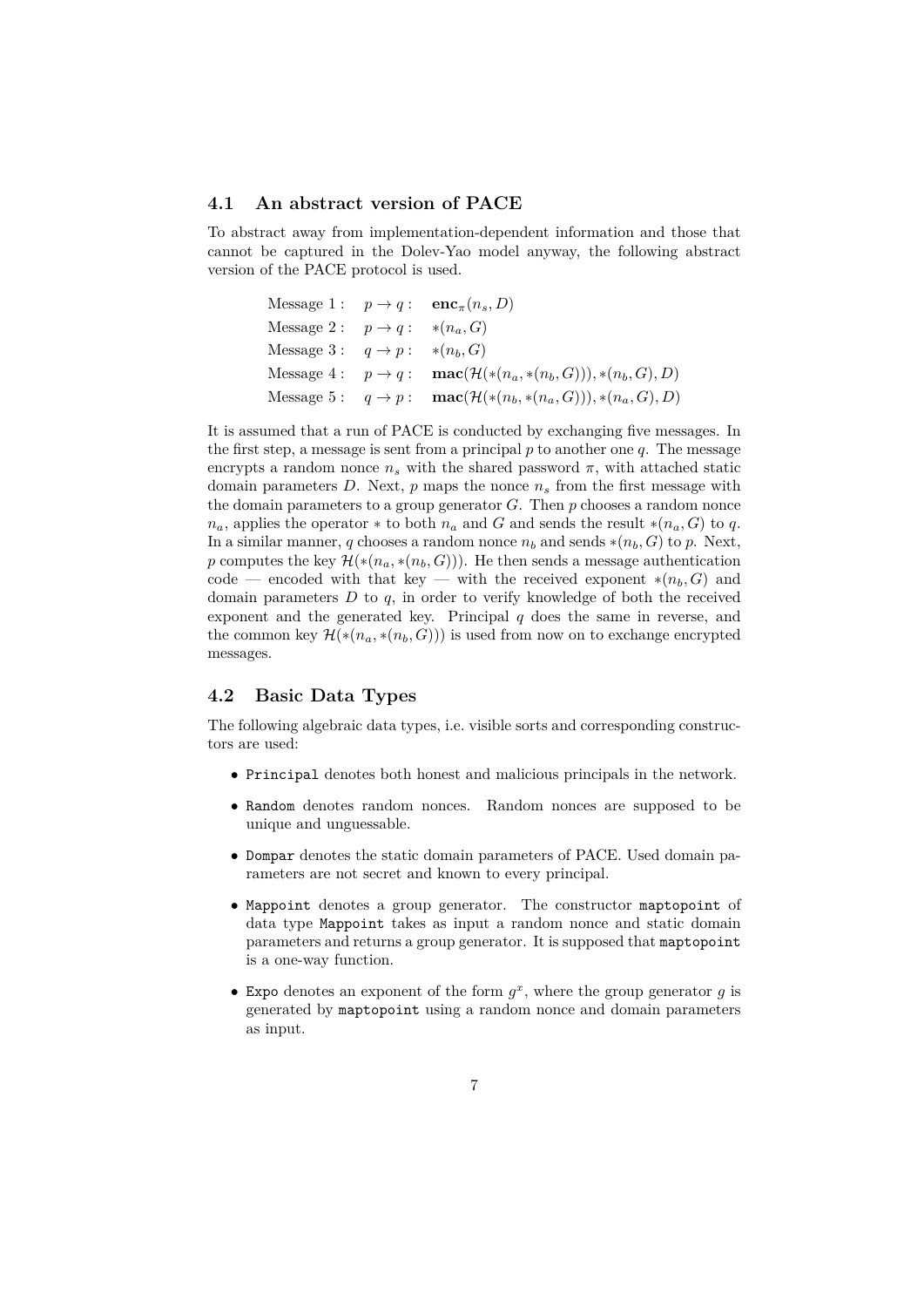- Hash denotes keys  $\overline{\phantom{a}}$  it is supposed that hashing is the key derivation function. The constructor hash takes as input a random nonce and an exponent and returns a key.
- Cipher1 denotes the cipher resulting from a symmetric encryption. Its constructor enc takes as input a random nonce and static domain parameters. It is implicitly assumed that a Cipher1 is encoded with the shared password  $\pi$  in the following way: Given a Cipher1, every principal is able reconstruct the static domain parameters. But only if he knows the shared password  $\pi$ , he is able to decode the random nonce.
- Cipher3 denotes message authentication codes. The constructor mac takes as input a hash, an exponent and domain parameters.

Three sorts and data types are defined for the messages in Section 4: Message 1 of Section 4 is of type Message1, messages 2 and 3 are of type Message2, and messages 4 and 5 are of type Message3. Here, Message1 is a Cipher1 attached with meta-information describing the creator, the (seemingly) sender, and the receiver of a message. For example

#### me1(intruder,p,q,c)

denotes a Message1 where c is a Cipher1, and the message is (seemingly) sent from principal p to q, but was actually created by the intruder, i.e. faked and injected in the network. Similar, a Message3 is a Cipher3 attached with corresponding meta-information. The data type Message2 is constructed by attaching meta-information to an exponent. Moreover for the definition of the data structures two design decisions — cf. also Section 6 — should be noticed:

### **4.2.1 Modeling of the shared password** *π***.**

PACE assumes a fixed shared password  $\pi$  known among honest principals. Knowledge of the password is modeled by a predicate knowspi where one sets knowspi(intruder) = false. No specific data type is introduced for decryption of messages of type 1, instead it is just distinguished between messages that are created by an honest principal who does know  $\pi$  and the intruder, who does not.

#### **4.2.2 Equality of hashes.**

The equality operator  $=$  for hashes is defined as

eq  $(H1 = H2) = (rand(H1) = rand(H2)$  and  $expo(H1) = expo(H2)$ or  $(\text{rand}(H1) = \text{rand}(\text{expo}(H2)))$ and  $rand(H2) = rand(expo(H1))$ and point(expo(H1)) = point(expo(H2))) .

i.e. that  $\mathcal{H}(\ast(n_a,\ast(n_b,G_1))) = \mathcal{H}(\ast(n_c,\ast(n_d,G_2)))$  if  $G_1 = G_2$ ,  $n_a = n_c$ ,  $n_b =$  $n_d$ , or  $G_1 = G_2$ ,  $n_a = n_d$ ,  $n_b = n_c$ . This captures the equality of the keys generated during the key exchange.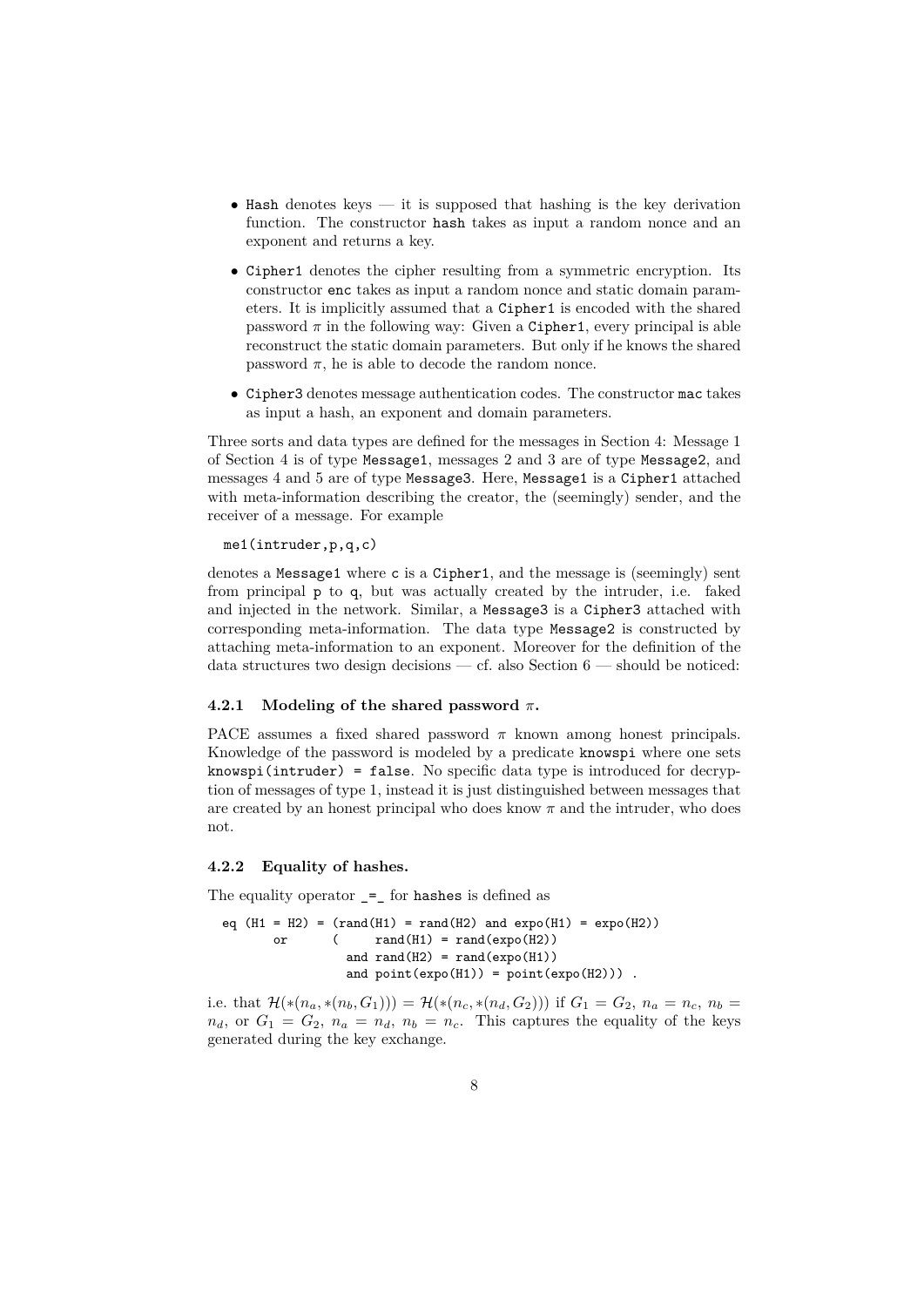### **4.3 Protocol Modeling**

In order to collect all sent messages, all generated random nonces, and other information, the following definition of a *multiset* on an abstract level from [19] is reused. This definition is then later used as a parametrized module to define multisets containing the data-types defined in the previous section.

```
mod* SOUP (D :: EQTRIV) principal-sort Soup {
  [Elt.D < Soup]
  op empty : -> Soup {constr}
  op _ _ : Soup Soup -> Soup {constr assoc comm id: empty}
 op _\in_ : Elt.D Soup -> Bool
 var S : Soup
 vars E1 E2 : Elt.D
  eq E1 \in empty = false .
  eq E1 \in (E2 S) = (E1 = E2) or E1 \in S.
}
```
The operator \in defines membership in the multiset, and a space defines insertion. To collect all random nonces for example, one can define an observation bop rands : System -> RandSoup that takes as input a state, and returns as the observation a soup of random nonces. Given a random nonce  $r$  and a state  $s$ , one can test membership by  $\mathbf r \in \mathbb X$ , and — for example describing the effects of a transition — insert r in the multiset by r rands(s). Observations and transitions are defined as follows:

```
-- observations
bop network : System -> Network
bop rands : System -> RandSoup
bop hashes : System -> HashSoup
bop randsi : System -> RandSoup
bop expos : System -> ExpoSoup
bop cipher1s : System -> Cipher1Soup
bop cipher3s : System -> Cipher3Soup
-- transitions
bop sdm1 : System Principal Principal Random Dompar -> System
bop sdm2 : System Principal Principal Random Message1 -> System
bop sdm3 : System Principal Principal Message1 Message2 Message2
                                                         -> System
-- faking and forging messages based on the gleaned info
bop fkm11 : System Principal Principal Cipher1 -> System
bop fkm12 : System Principal Principal Random Dompar -> System
bop fkm21 : System Principal Principal Expo -> System
bop fkm22 : System Principal Principal Random Random Dompar -> System
bop fkm31 : System Principal Principal Cipher3 -> System
bop fkm32 : System Principal Principal Random Expo Expo Dompar -> System
```
Seven observers are used to collect information:

• network returns a multiset of *all* messages that have been sent so far.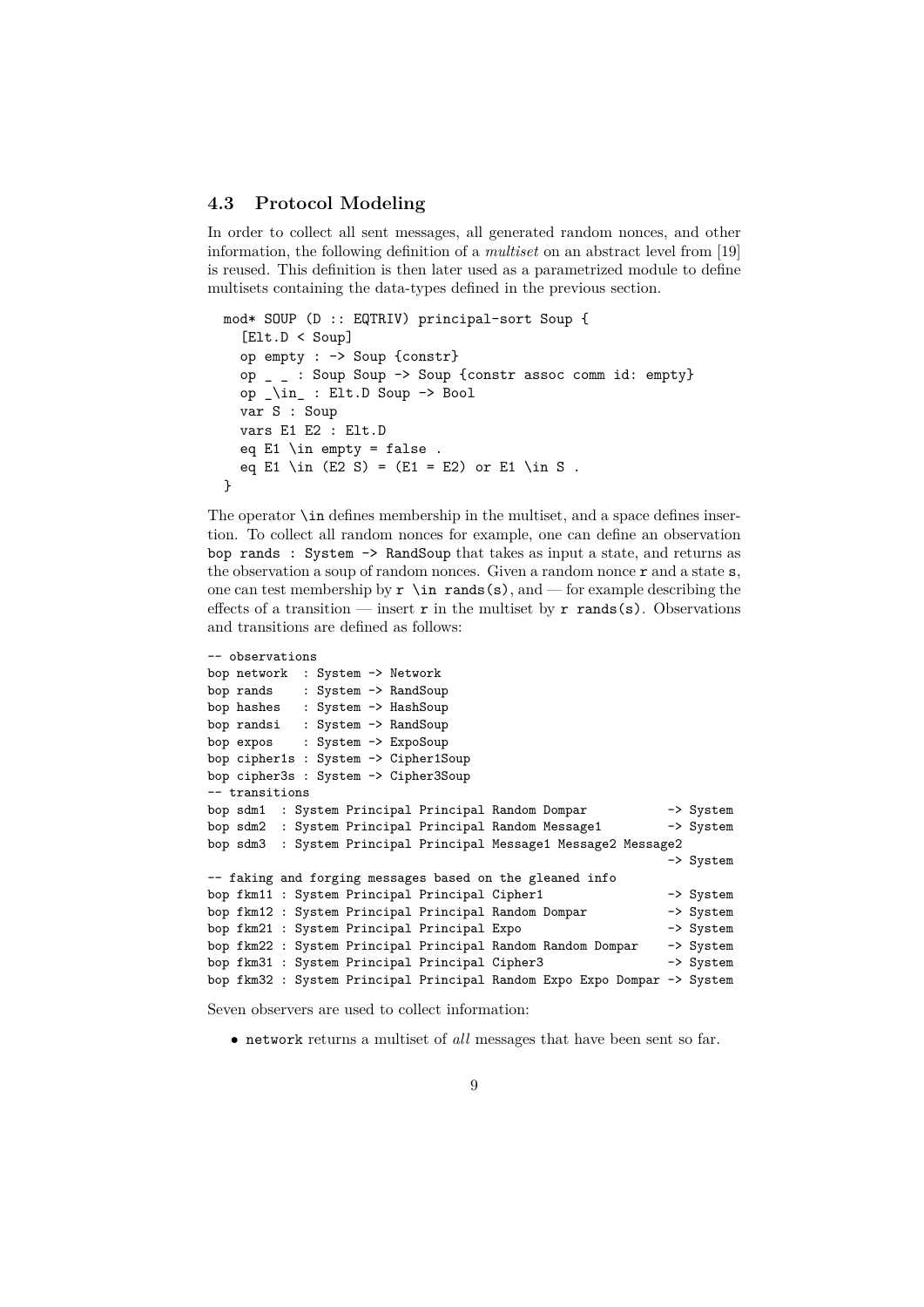- rands returns a multiset containing *all* random nonces that have been generated so far.
- hashes returns all *keys* resulting from the PACE protocol that have been gleaned or self-generated by the *intruder*. The name stems from the fact that one considers hash to be the key derivation function.
- randsi contains all *random nonces* gleaned or self-generated by the *intruder*.
- expos contains all exponents that have been inserted in the network and
- cipher1s and cipher3s collect *all* ciphertexts of messages of type 1 and messages of type 3 (i.e. mac-tokens).

The transitions sdm1, sdm2, and sdm3 describe state transitions and their effects on observations when an honest principal sends a message of type 1, 2 or 3. Therefore the conditions on when these transitions are effective, capture precisely the behavior of an honest principal. For example sdm1 is defined as:

```
eq c-sdm1(S,P,Q,R,D) = not(R \in rands(S)).
ceq network(sdm1(S,P,Q,R,D)) = mel(P,P,Q,enc(R,D)) network(S)
    if c-sdm1(S, P, Q, R, D).
```
Thus an honest principal *p* can add a message  $me1(P, P, Q, enc(R, D))$  in state S — in message protocol notation  $p \to q : \mathbf{enc}_{\pi}(R, D)$  — only to the network if the nonce R is fresh. Freshness means that R is not contained in the set of all nonces that have been generated before reaching state S. This freshness condition is modeled by the first equation.

The transitions fkmXY describe state transitions and their effects on observations when the intruder generates messages. Here one distinguishes two cases: 1.) the intruder fakes an existing message by changing its source and destination (fkmX1) and 2.) the intruder injects a new message in the network using information available to him (fkmX2). Therefore the effective conditions for these transitions are usually more lax than the ones for sdmX. For example the condition to fake a message of type 1

eq  $c-fkm11(S,P,Q,C1) = C1 \in ciphers(S)$ .

is just that a cipher1 exists in the network. The intruder can then inject the message me1(intruder,P,Q,C1) with arbitrary source P and destination Q. Note that the meta information denoting the creator of the message cannot be altered by the intruder.

An example for the second case is the condition to construct an arbitrary new message of type 1

eq  $c-fkm12(S,P,Q,R,D) = (not (R \in rands(S)))$  or  $(R \in rands(S))$ .

Here the intruder can choose to either use a fresh random nonce, or one that he has gleaned or generated in an earlier state. He then injects the message me1(intruder,P,Q,enc(R,D)) into the network.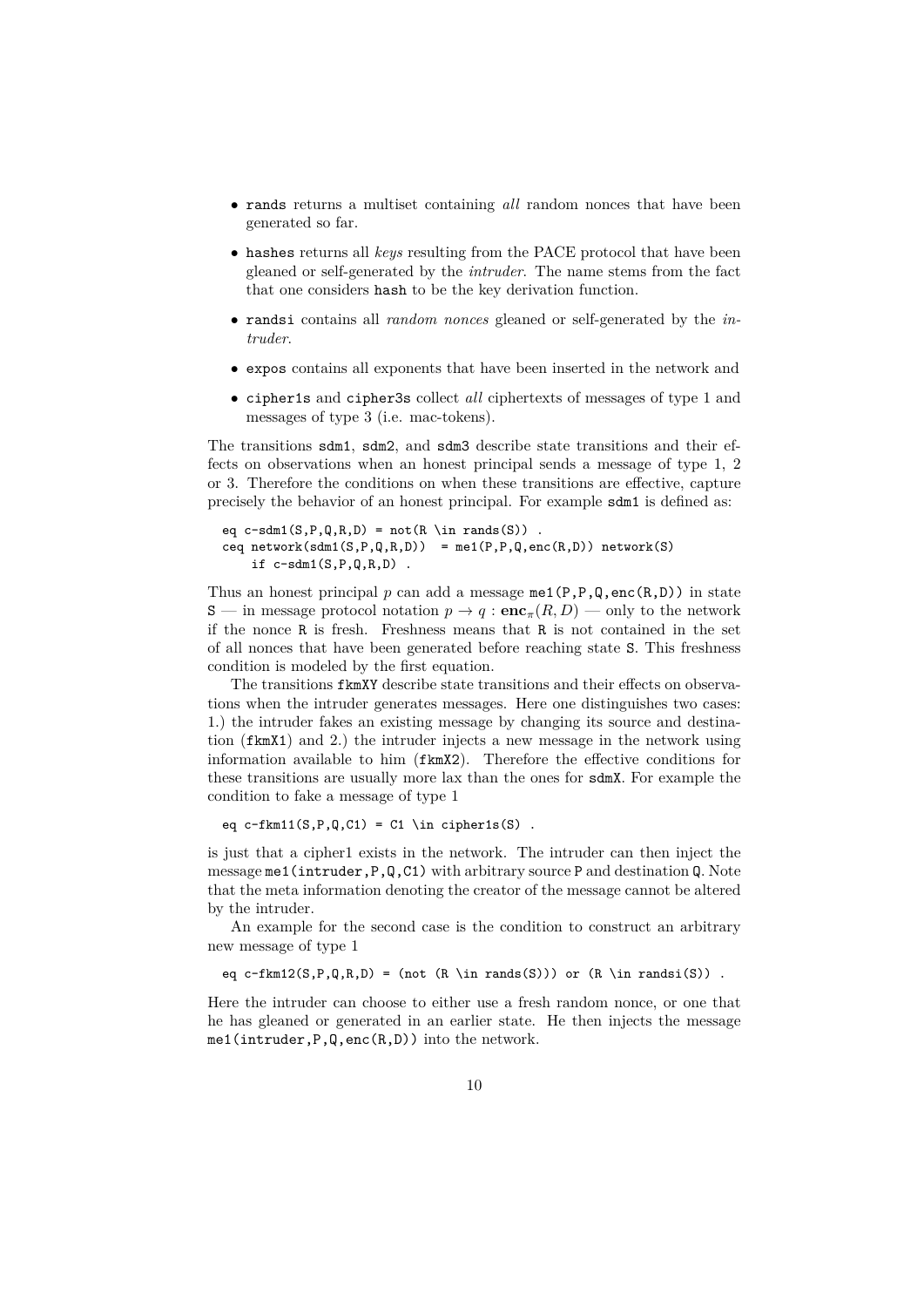# **5 Proving Key-Secrecy**

Key secrecy is shown in the following sense: Suppose that one takes the perspective of an honest principal, i.e. one is either the passport or the terminal, and one behaves according to protocol. In particular it is assumed that

- 1. one has either sent a Message1 with a nonce encrypted with the shared password *π* and domain parameters (passport) *or* one has received a Message1 from a principal who knows  $\pi$  and decrypted it (terminal) and
- 2. one constructed a generator of the group with the nonce and the domain parameters from the above message, used the generator together with a fresh nonce to create an exponent, and sent it to the other party and
- 3. one *seemingly* (it is unknown who created the message) received an exponent back from that other party and
- 4. one *seemingly* received a MAC-token that, using ones secret nonce together with the received exponent as a key, validates that the other party knows ones sent exponent and the domain parameters.

Then the resulting key must *never* be known to the intruder. This can be almost verbatim translated into the next main theorem:

```
eq inv900(S,M1,M21,M22,M3,P,Q) =
  (M1 \in \text{network}(S) and M21 \in \text{network}(S)and M22 \in network(S) and M3 \in network(S)
   and sender(M3) = 0 and receiver(M3) = P
   and creator(M21) = P and sender(M21) = P and receiver(M21) = Q
   and sender(M22) = Q and receiver(M22) = P
   and (not (creation(M21) = creator(M3)))and (not (P = Q)) and knowspi(P)and ((\text{sender}(M1) = P \text{ and } \text{create}(M1) = P \text{ and } \text{receiver}(M1) = 0) or
        (sender(M1) = Q and receiver(M1) = P and knowspi(creator(M1)))and \expo(M21) = \expo(cipher3(M3))and dpar(cipher1(M1)) = dpar(point(expo(M21)))and rand(cipher1(M1)) = rand(point(expo(M21)))and dpar(cipher1(M1)) = dpar(cipher3(M3))
   and hash(cipher3(M3)) = hash(rand(expo(M21)),expo(M22)))
 implies
   not (hash(cipher3(M3)) \in hashes(S)) .
```
#### **5.0.1 Application of Lemmata and Case Analysis.**

To prove key secrecy one needs additional invariants. Central to strengthening the induction hypothesis for istep900 is the invariant that the assumptions of inv900 imply that both principals have implicitly agreed upon the same generator *g*, which itself depends on the nonce exchanged in the first message. For brevity suppose that  $\text{assump}(S,M1,M21,M22,P,Q)$  is a predicate that denotes truth of the assumptions of invariant inv900 above. The invariant can then be expressed as: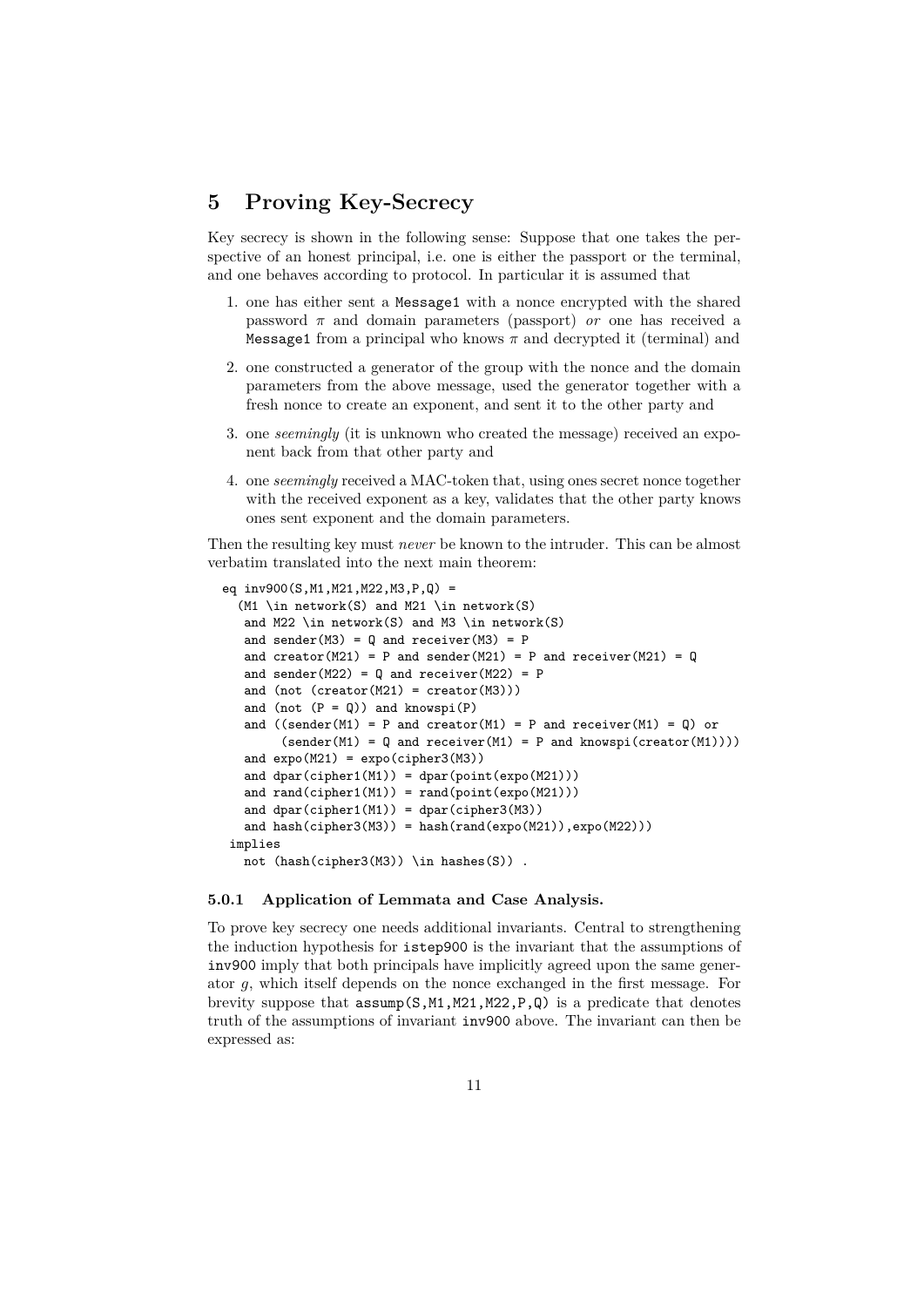```
eq inv800(S,M1,M21,M22,M3,P,Q) = assump(S,M1,M21,M22,P,Q)implies rand(point(expo(M22))) = rand(point(expo(M21)))
```
How such a lemma is used in the proof together with case analysis is illustrated, albeit for a simpler invariant. Frequent use of the following invariant as a lemma for others is made. It states that if one is in a state S, and a M1 of type Message1 is in the network, then the random nonce of M1 has been used and is thus included in the collection of all random nonces rands(S).

```
eq inv300(S,M1) = M1 \in \infty network(S)
                    implies rand(cipher1(M1)) \in rands(S) .
```
inv300 is proven inductively on the number of transitions. In the case of transition fkm11 one performs case analysis w.r.t. its effective condition:

```
(c-fkm11(s, p10, q10, c11) = false) or (c-fkm11(s, p10, q10, c11) = true)
```
Here p10 and q10 denote arbitrary principals, and c11 denotes an arbitrary cipher1. For the first case, the proof directly succeeds:

```
open ISTEP
ops p10 q10 : -> Principal .
op m10 : -> Message1 .
op c11 : -> Cipher1 .
eq c-fkm11(s,p10,q10,c10) = false .
eq s' = fkm11(s,p10,q10,r10,d10) .
red istep300(m10) .
close
```
For the second case  $c$ -fkm11(s,p10,q10,c11) = true, one replaces the term with its definition  $c11 \in ciphers(s) = true$  and performs another case analysis w.r.t. the equality  $m10 = me1(intruder, p10, q10, c11)$ .

```
open ISTEP
 ops p10 q10 : -> Principal .
 ops m10 : -> Message1 .
 op c11 : -> Cipher1 .
 eq c11 \in cipher1s(s) = true.
 eq m10 = me1(intruder, p10, q10, c11).
 eq s' = fkm11(s, p10, q10, c11).
 ***
close
```
If one directly tries to prove the induction step by reducing red istep300(m10) inserted at \*\*\*, CafeOBJ outputs

```
rand(c11) \in rands(s) xor
 me1(intruder,p10,q10,c11) \in network(s) xor ...
```
This indicates that if me1(intruder,p10,q10,c11) is not already included in and thus inserted in the network as a result of the transition fkm11, then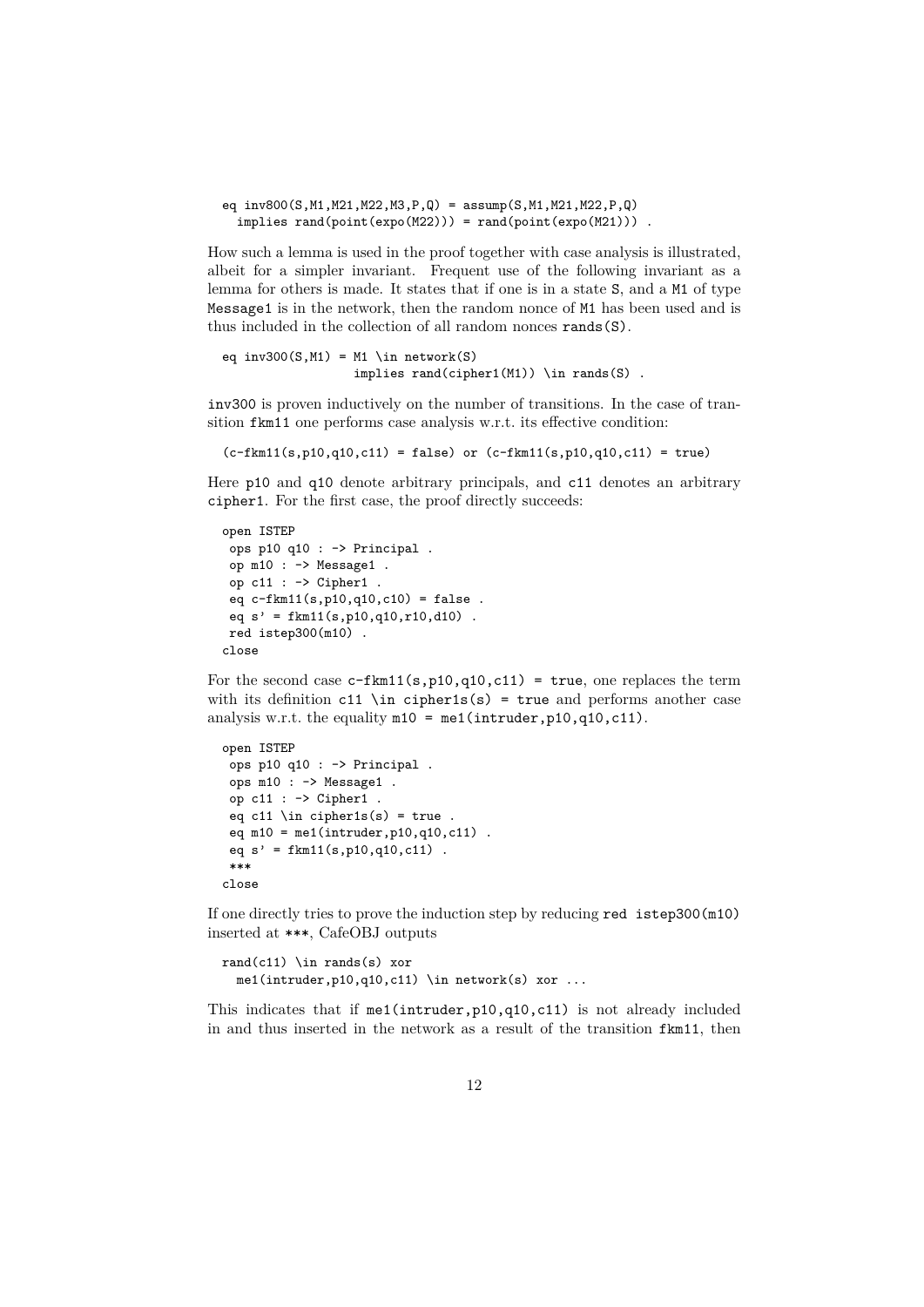rand(c11)  $\in$  rands(s) must be true for the induction step to hold. Therefore the induction hypothesis needs to be strengthened. One does so by introducing yet another invariant inv150, which states that if a cipher1 is in the network, than its random nonce is included in the set of all used random nonces.

eq inv150(S,C1) = C1 \in cipher1s(S) implies rand(C1) \in rands(S) .

And indeed, applying inv150 as a lemma at \*\*\* by inserting

red inv150(s,c11) implies istep300(m10)

successfully finishes the induction step. Therefore it has been verified that if a Cipher1 exists, i.e. is included in the set of collected ciphers observable in state S in the network, then the random nonce of that cipher must be included in the set of collected nonces observable in that state.

# **6 Experience and Lessons Learned**

From the experience of applying OTS/CafeOBJ to a rather large real-world example, three guidelines are formulated:

1. *Refine your specification.* When stuck in a proof attempt, it is worthwhile to reconsider the specification. Take for example the definition of equality of hashes. Initially equality was defined for two ciphers3's C1 and C2 intuitively as

eq  $(C1 = C2) = (hash(C1) = hash(C2)$  and  $expo(C1) = expo(C2)$ and dpar( $C1$ ) = dpar( $C2$ )).

This has the awkward consequence that messages can no longer uniquely be identified: When a principal sends a message of type 3, implicitly *two* messages are added to the network, one w.r.t. each case of equality of the hash of the cipher. Then for example an invariant like

m3 \in network(s) implies cipher3(m3) \in cipher3s(s)

does not hold if we have

cipher3(m3) = mac(hash(r2,expo(r1,...),...)

and

 $mac(hash(r1,expo(r2,...),...) \in cipher3s(s).$ 

This makes reasoning during the induction steps quite unintuitive and led to defining equality of cipher3's as syntactic equality of normals forms, and formulating theorems accordingly when referring to multiple cipher3's with the same hash.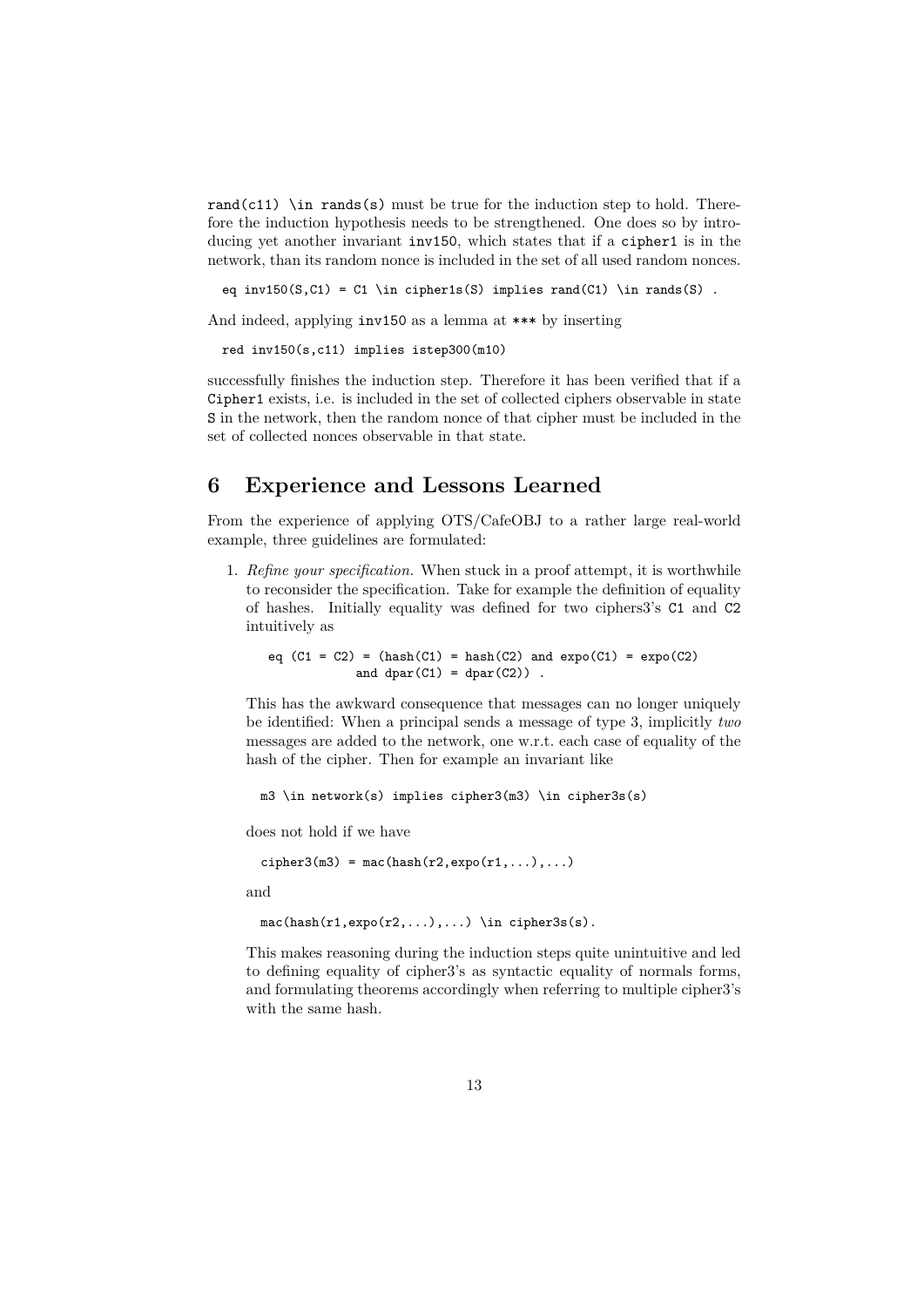- 2. *Simplify your specification.* Trying to specify every detail naturally gives a proof that is most faithful to the real protocol. It however also leads to more involved proofs and case-analysis. For example, we purposely decided not to fully model the symmetric cipher used to encrypt the shared password  $\pi$ , but rather to model knowledge of  $\pi$  with a predicate.
- 3. *A deductive proof approach.* It is very simple in CafeOBJ to quickly add a lemma without proving it. Some invariants, like inv900 in the current case, are quite involved, and it is likely that one encounters problems with the specification during the proof, and refines or simplifies the specification thereafter. This often also affects helper lemmata. It it thus very useful to focus on the proof of a complex invariant, thereby using several simpler, unproven lemmata, and only afterwards focus on the proof of the latter.

The main hindrance when conducting the proof is related to performance. Suppose one is proving an invariant of the form  $a_1 \wedge a_2 \ldots \wedge a_n \implies b$ , such as inv900. A direct proof attempt often does not terminate, due to the amount of branching. To get a terminating result, one can make a trivial case analysis w.r.t.  $a_i$ , e.g. distinguish the case for  $\neg a_1$ , for  $a_1 \wedge \neg a_2$ , and so on, to finally reach the case for  $a_1 \wedge \ldots \wedge a_n$ . Even then sometimes a proof attempt does not terminate, so additional assumptions and corresponding cases have to be added. Almost all cases are trivial – it is obvious that in the case with the assumption  $\neg a_1$  the above invariant holds – but lead to a blow up of the size of the proofs. For example, our proof score consists of 38427 lines, of which the vast majority are for such trivial cases. Fortunately, the majority of these cases could be generated automatically by scripts. Nevertheless, tools that tie more directly with CafeOBJ, or come distributed with it, would be certainly helpful for an easier work-flow and increased productivity.

All in all, 40 invariants of the formalization of PACE were proven. The verification of all invariants together takes approximately two hours and eight minutes on an Intel Core i7-3520M @ 2.9 Ghz.

# **7 Related Work**

### **7.0.2 Security Analysis of PACE.**

An inductive verification [5] of the PACE protocol has been conducted in the verification support environment (VSE) [14]. VSE has been developed in the 1990's by a consortium of German universities and industry to provide a tool to meet industry needs for the development of highly trustworthy systems. Since the proof source is not publicly published and the VSE tool and documentation is not available for download, a comparison is difficult. An independent verification of the proof however is important to ensure trust in the protocol, not only for users, but also for work in international standardization bodies. A pen-andpaper proof for security in the sense of Abdalla, Fouque and Pointcheval [1] has been given in [2]. In [6] attempts are made to merge the pen-and-paper proof with the VSE-proof.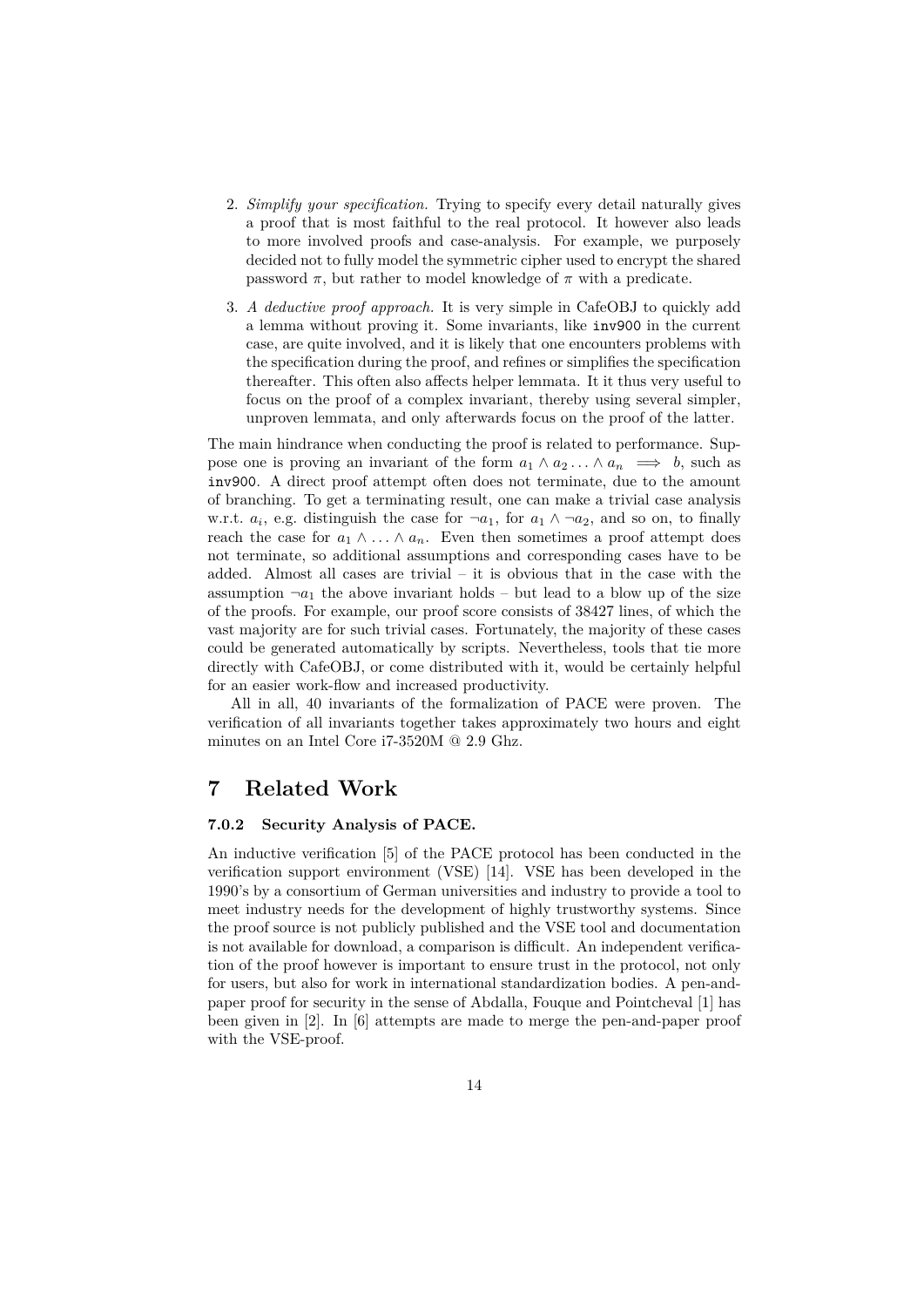#### **7.0.3 Formal Analysis of Security Protocols.**

According to [4], the execution of the protocol, and thus the state space, is not bounded. An approach based on model-checking seems therefore not appropriate. Other than (classical) model-checking, a plethora of tools and approaches exist to formally analyze security protocols, and the reader is referred to [3] for a comprehensive overview. Compared to other tools, the choice of CafeOBJ was motivated rather from the perspective of a practitioner, and not necessarily due to other tools lacking features. In particular the OTS/CafeOBJ approach is well documented, has a proven track record w.r.t. security protocol verification [17, 18, 19, 20, 21, 23], the CafeOBJ platform is very stable, and modeling of protocols is straight-forward. Also, it is not difficult to start with an abstract specification, and then add details and extend proofs later on.

The lack of automation in OTS/CafeOBJ is a double-edged sword. On one hand no hidden limitations exist, whereas most tools that aim for full automation make some assumptions to e.g. reduce the state space. It is sometimes not easy to anticipate in advance which of these limitations apply for the protocol one intends to prove. Moreover the manual approach forces oneself to recapitulate on the formalization and its appropriateness of capturing the protocol in question. On the other hand, the lack of automation is sometimes not timeeffective and somewhat tedious. Constructing tools that not only offer a high level of automation, but also fully axiomatize Abelian group-theory to account for more in-depth algebraic attacks is an ongoing research-topic, with several tools, e.g. the Tamarin tool [24], which is based on multiset rewriting, or an extended version of ProVerif [15]. Maude, another member of the OBJ family, has been used for formal analysis of security protocols [22], and in particular the Maude-NPA [11] tool offers a narrowing based approach for Diffie-Hellman. Last, automation of the OTS/CafeOBJ approach itself has also recently been increased significantly [12].

All these approaches are natural candidates when extending the proof, e.g. by adding detail to the specification w.r.t. mapping a point and domain parameters to a group generator, or when extending to the protocol sequence to the full protocol sequence for extended access control

### **8 Conclusion and Future Work**

Key secrecy has been successfully verified in CafeOBJ. This not only facilitates trust in the PACE protocol, but also represents one more case-study that shows that the OTS/CafeOBJ approach scales well beyond toy-examples like NS(L)PK to real-world scenarios. Also, the PACE proof can serve as a guide on how to model a DH-key exchange in CafeOBJ. Key-Secrecy however, is only one important property of PACE. Future directions include to extend the proof to mutual authentication, perfect forward secrecy, and the full EAC2 protocol stack, possibly with the help of the automated tools mentioned in Section 7.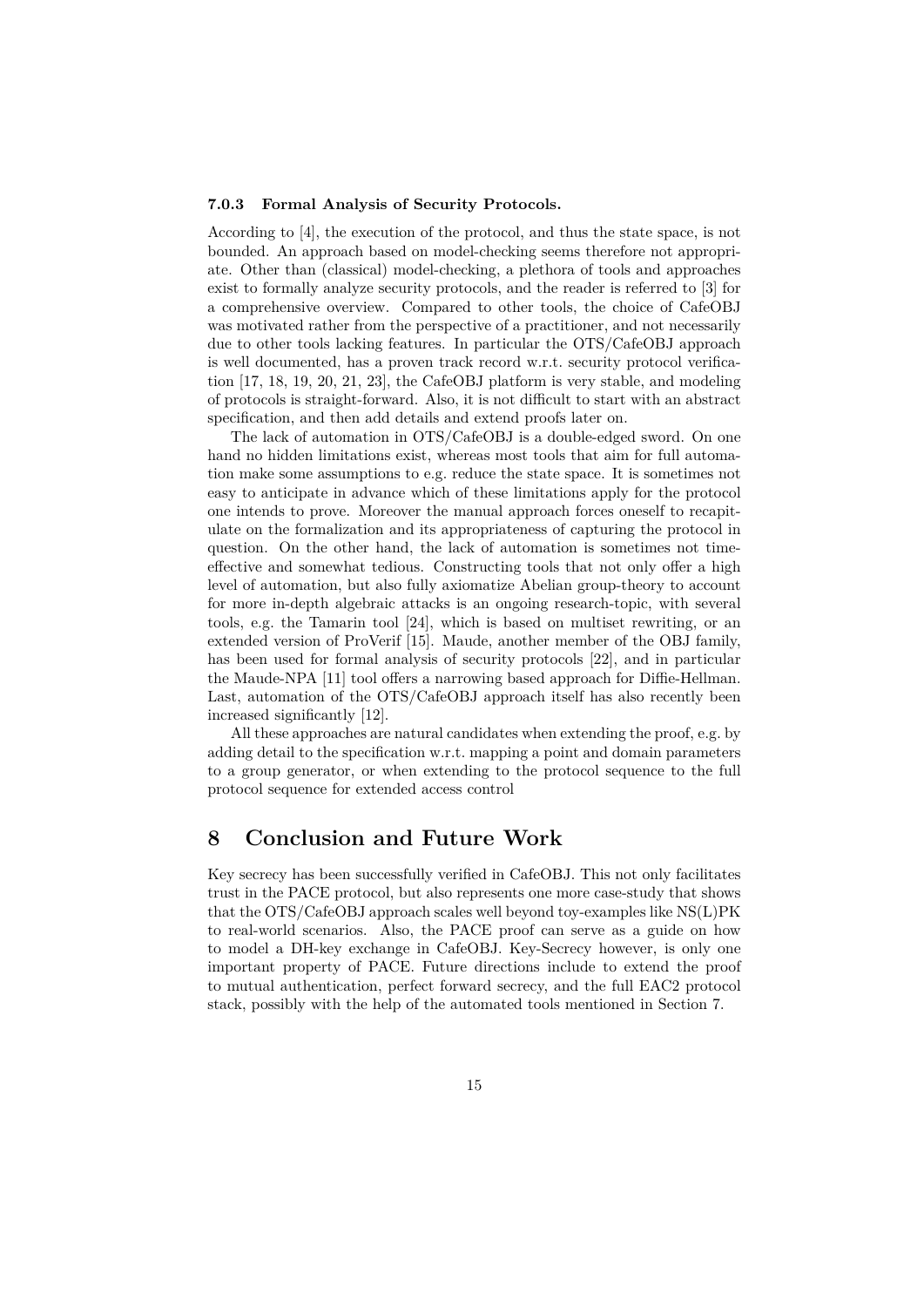# **References**

- [1] Abdalla, M., Fouque, P.A., Pointcheval, D.: Password-based authenticated key exchange in the three-party setting. In: Proc. 8th PKC. LNCS, vol. 3386 (2005)
- [2] Bender, J., Fischlin, M., Kügler, D.: Security analysis of the PACE keyagreement protocol. In: ISC. LNCS, vol. 5735 (2009)
- [3] Blanchet, B.: Security protocol verification: Symbolic and computational models. In: Proc. 1st POST. LNCS, vol. 7215 (2012)
- [4] BSI: Advanced security mechanisms for machine readable travel documents (2012)
- [5] Cheikhrouhou, L., Stephan, W.: Meilensteinreport: Inductive verification of PACE. Tech. rep., DFKI GmbH (2010)
- [6] Cheikhrouhou, L., Stephan, W., Dagdelen, Ö., Fischlin, M., Ullmann, M.: Merging the cryptographic security analysis and the algebraic-logic security proof of PACE. In: Sicherheit. LNI, vol. 195 (2012)
- [7] Clark, J., Jacob, J.: A survey of authentication protocol literature (1997)
- [8] Diaconescu, R., Futatsugi, K.: CafeOBJ Report: The language, proof techniques and methodologies for object-oriented algebraic specification, AMAST Series in Computing, vol. 6. World Scientific (1998)
- [9] Diffie, W., Hellman, M.E.: New directions in cryptography. IEEE Transactions on Information Theory 22(6) (1976)
- [10] Dolev, D., Yao, A.C.C.: On the security of public key protocols. IEEE Transactions on Information Theory 29(2) (1983)
- [11] Escobar, S., Meadows, C., Meseguer, J.: Maude-NPA: Cryptographic protocol analysis modulo equational properties. In: FOSAD. lncs, vol. 5705 (2007)
- [12] Găină, D., Zhang, M., Chiba, Y., Arimoto, Y.: Constructor-based inductive theorem prover. In: 5th CALCO. LNCS, vol. 8089 (2013)
- [13] ICAO: Doc 9303 Machine readable travel documents
- [14] Koch, F.A., Ullmann, M., Wittmann, S.: Verification support environment. In: Proc. 8th CAV. LNCS, vol. 1102 (1996)
- [15] Küsters, R., Truderung, T.: Using ProVerif to analyze protocols with Diffie-Hellman exponentiation. In: Proc. 22nd CSF (2009)
- [16] Lowe, G.: An attack on the Needham-Schroeder public-key authentication protocol. Inf. Process. Lett. 56(3) (1995)